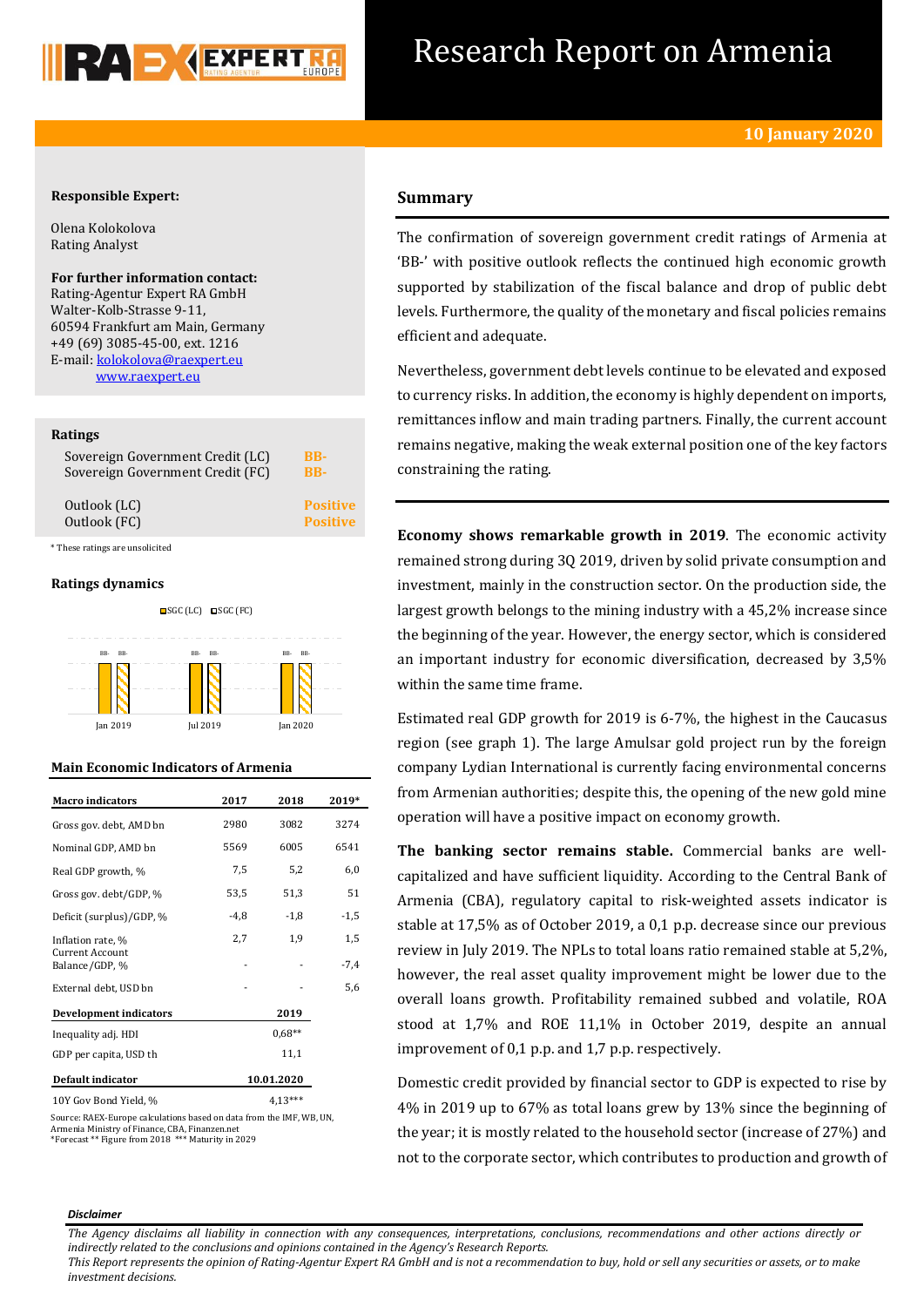**Graph 1:** Macroeconomic indicators, %



Source: RAEX-Europe calculations based on data from the IMF and ADB

**Graph 2:** Government debt dynamics, %





**Graph 3:** Target vs inflation rate, %



Source: RAEX-Europe calculations based on data from the CBA, IMF and ADB

the real economy. In order to control rapid consumer lending growth, the CBA tightened the capital adequacy ratio from January 2020 by introducing tree Basel III standards: buffer for systemically important banks, capital conservation buffer and a counter-cyclical buffer. Another aim of the requirements is to create additional reserves to protect the banking system from external shocks and financial instabilities.

Despite the positive trend, financial dollarization continues to be high, as 50% of total loans and 47,3% of total deposits of the residents were denominated in the foreign currencies as of November 2019. Moreover, more than 42% of total banking system assets are concentrated in the hands of the top-3 banks.

**Government debt continues in a downward trend**. In 2019, Armenia came very close to the target of 50% debt to GDP set by the fiscal rule introduced in 2018, as according to preliminary data government debt will be close to 51% of GDP and 212 % of budget revenues (see graph 2). The structure of the public debt continues to be stable. As of November 2019, short-term debt accounted for 4,6% of total debt, 15% had floating interest rate and FX-denominated debt remained elevated at 78,6%; nevertheless, this type of debt remains mostly concessional.

The 10-year USD-denominated Eurobond issued by the government in September 2019 has a yield spread of around 2,3 p.p. with USA bonds with the same maturity, reflecting relatively low risk.

**The CBA continues with its expansionary monetary policy.** The low inflation environment allowed the CBA to take action and cut the refinancing rate twice in 2019 by 0,25p.p. each time down to 5,5%. Nevertheless, the inflation rate in 3Q 2019 was 1%, which is lower than originally expected and well below the CBA initial target of 4% (see graph 3). We can expect further monetary policy stimulus of CBA in order to bring inflation closer to the target in 2020. The effect of the monetary policy transmission mechanism together with the stable local currency was reflected in declining dollarization trend (see graph 4).

**The fiscal environment continues to improve**. Contractionary fiscal policy allowed to narrow budget deficit further in 2019 with the final estimation for the year 1,5% of GDP, lower by 0,7p.p. than initially targeted in the State Budget law and 0,3 p.p. narrower than previous year result (see graph 5) due to the higher VAT revenues and capital underspending.

In the mid-term, we continue to expect the fiscal policy to remain prudent and as government introduced in 2020 a new tax policy to decrease a tax burden, fight shadow economy and improve tax administration. The corporate income tax was reduced by 2p.p. to 18,0% and the tax on dividends for non-resident organizations by 5p.p. to 5,0%, while Personal

## *Disclaimer*

*This Report represents the opinion of Rating-Agentur Expert RA GmbH and is not a recommendation to buy, hold or sell any securities or assets, or to make investment decisions.*

*The Agency disclaims all liability in connection with any consequences, interpretations, conclusions, recommendations and other actions directly or indirectly related to the conclusions and opinions contained in the Agency's Research Reports.*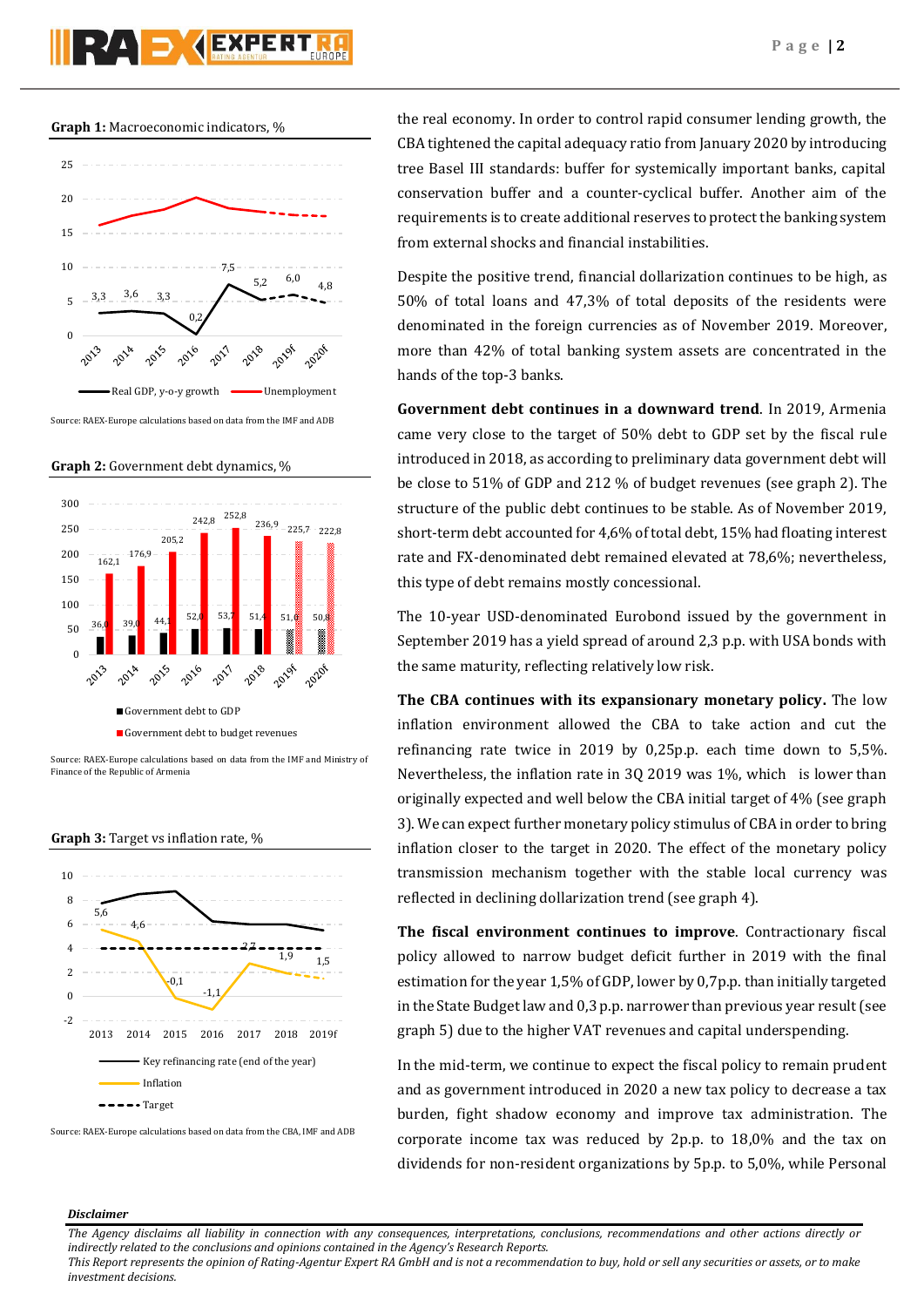# **PAD AEXPERT**



Source: RAEX-Europe calculations based on data from the CBA

**Graph 5:** Fiscal budget dynamics, % of GDP







**Graph 6:** External sector indicators, % of GDP

Source: RAEX-Europe calculations based on data from the WB, IMF and CBA

Income Tax (PIT) was changed to a fixed level of 23%. Higher taxes on special activities and removing several tax exemption should offset the rates cuts, however, the Agency will observe carefully the effects of the new tax system, in terms of budget tax revenues generation and a change of income disproportion within the population.

According to the Medium Term Expenditure Framework for 2020-2022 there will be a change in the budget expense structure with higher capital expenditure prioritization and the budget deficit to GDP ratio around 2,2%.

**External position continues to deteriorate**. The estimated current account deficit of Armenia is 7,3% of GDP in 2019. The country is heavily dependent on imports and the trade deficit is expected to expand further in 2019 until up to 18% of GDP, 3p.p. higher than in 2018 (see graph 6) due to unfavorable prices on the main export commodity – cooper ore. The wider trade deficit was partly offset by stronger transfers from abroad, 6% y-o-y increase in 3Q 2019.

Starting from January 2020, Armenia will be affected by new import customs duties from the countries that are not members of the Eurasian Economic Union (EAEU), such as USA, Brazil and Ukraine, potentially increasing overall imports. Additionally, the results of the import substitution policy in Russia regarding the food industry had a negative effect on neighboring countries' exports.

At the end of 2019, Gazprom Export LLC signed a new one-year contract with Gazprom Armenia CJSC to supply gas to Armenia in 2020 on the same terms as in 2019 (with a discount of 30%). However, there is a risk of gas prices to rise in 2021 significantly impacting the trade balance, as petroleum gas forms up to 10% of total imports.

Nevertheless, international reserves remained acceptable at USD 2,4 bn as of November 2019, covering short-term debt by 8x.

In 2019, the government adopted a five-year program, which outlines the main foreign relationship development directions and anti-corruption policies in order to improve the investment climate. Despite all the potential, FDI inflows to GDP will remain at 2% in 2019, an average rate for the last five years.

The conflict with Azerbaijan for the Nagorno-Karabakh remains unresolved and has a potential to escalate. Moreover, rising global trade and political tensions could cause a slowdown in Armenia's main trading partners.

## *Disclaimer*

*The Agency disclaims all liability in connection with any consequences, interpretations, conclusions, recommendations and other actions directly or indirectly related to the conclusions and opinions contained in the Agency's Research Reports.*

*This Report represents the opinion of Rating-Agentur Expert RA GmbH and is not a recommendation to buy, hold or sell any securities or assets, or to make investment decisions.*